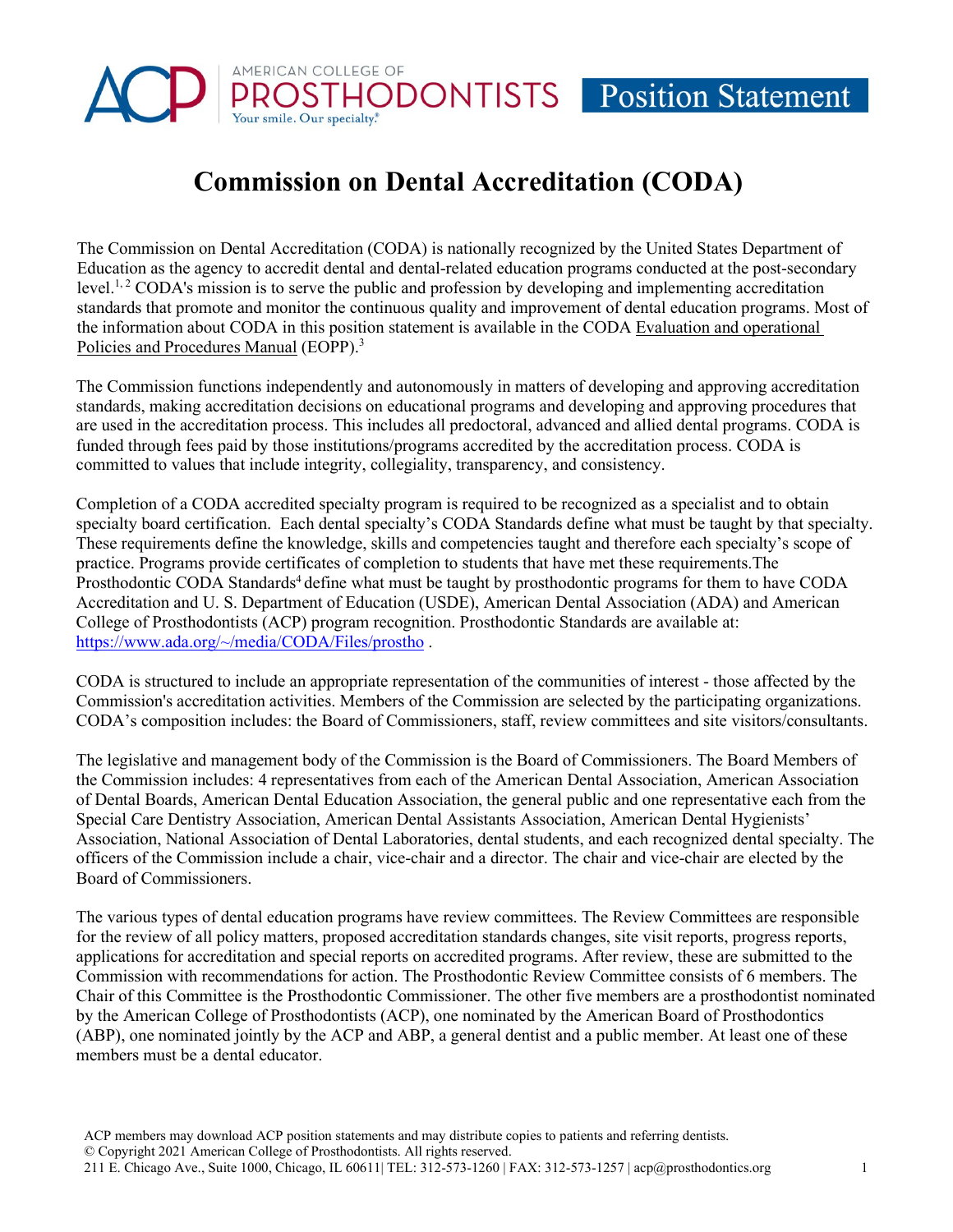

The Commission on Dental Accreditation formally evaluates accredited programs at regular intervals. Comprehensive site visits based on a program's self-study are routinely conducted every seven (7) years for most programs including prosthodontics. The purpose of the site visit evaluation is to obtain in-depth information concerning all administrative and educational aspects of the program. The site visit permits a team of Commissionappointed peers from the particular discipline/specialty to assess a program's compliance with the Accreditation Standards and with the program's own stated goals and objectives. The site visit verifies and supplements the information contained in the comprehensive self-study document completed by the institution. Site visitors also evaluate whether the programs have designed and implemented outcome measures to determine that standards requirements as well as stated goals and objectives are being met to ensure that proper knowledge and competencies are taught to each resident. In addition to the required in-person site visit, virtual methods are becoming a part of the site visit process. A report by the site visitor aided by Commission staff notes compliance with the Accreditation Standards or makes a recommendation when non-compliance is identified. The site visit report is reviewed by the CODA Review Committee for recommendations to the Commission. Final Accreditation decisions are made by the Commission.

Accreditation Standards development and revisions for programs are initiated/drafted by representatives of the discipline/specialty. The appropriate review committee acts on the document and makes recommendations to the Commission. The Commission authorizes circulation to communities of interest. Next the comments from communities of interest are compiled and considered by the Review Committee for a recommendation to the Commission to implement the change/standard, to defeat it or to continue the process through an additional cycle of changes, review, circulation and approval. The Commission makes all final decisions.

In summary, the US Department of Education recognizes CODA as the accreditation agency for dental education programs. The activities of the Commission include formulating and approving accreditation standards by which programs are evaluated; establishing policies and procedures for conducting the accreditation program; determining and publicizing program accreditation status; and appointing consultants and site visitors to assist in accreditation activities. CODA Standards define the knowledge and competencies that each specialty much teach in residency programs.

It is the position of the American College of Prosthodontist to support the Commission on Dental Accreditation as the sole authority to accredit dental education programs and develop dental education standards.

Information for writing this position statement was obtained by the author from published CODA documents. However, it is not sanctioned by CODA.

## **References**

- 1. American Dental Association (ADA). Constitution and Bylaws and Governance and Organizational Manua**l** of the American Dental Association. Chapter IX Commissions, Section 30 Duties, page 19**.** Revised January 1, 2020. Available at: [https://www.ada.org/~/media/ADA/Member%20Center/FIles/ADA\\_2021\\_Bylaws.pdf?la=en](https://www.ada.org/%7E/media/ADA/Member%20Center/FIles/ADA_2021_Bylaws.pdf?la=en)
- 2. American Dental Association (ADA). Governance and Organizational Manual of the American Dental Association. Chapter IX Commissions, page 25, September 9, 2019, Available at: [https://www.ada.org/~/media/ADA/Member%20Center/FIles/CEBJA\\_Governance\\_Manual\\_Update\\_June\\_2021\\_WT](https://www.ada.org/%7E/media/ADA/Member%20Center/FIles/CEBJA_Governance_Manual_Update_June_2021_WTOC_Final.pdf?la=en) [OC\\_Final.pdf?la=en](https://www.ada.org/%7E/media/ADA/Member%20Center/FIles/CEBJA_Governance_Manual_Update_June_2021_WTOC_Final.pdf?la=en)

ACP members may download ACP position statements and may distribute copies to patients and referring dentists. © Copyright 2021 American College of Prosthodontists. All rights reserved. 211 E. Chicago Ave., Suite 1000, Chicago, IL 60611| TEL: 312-573-1260 | FAX: 312-573-1257 [| acp@prosthodontics.org](mailto:acp@prosthodontics.org) 2